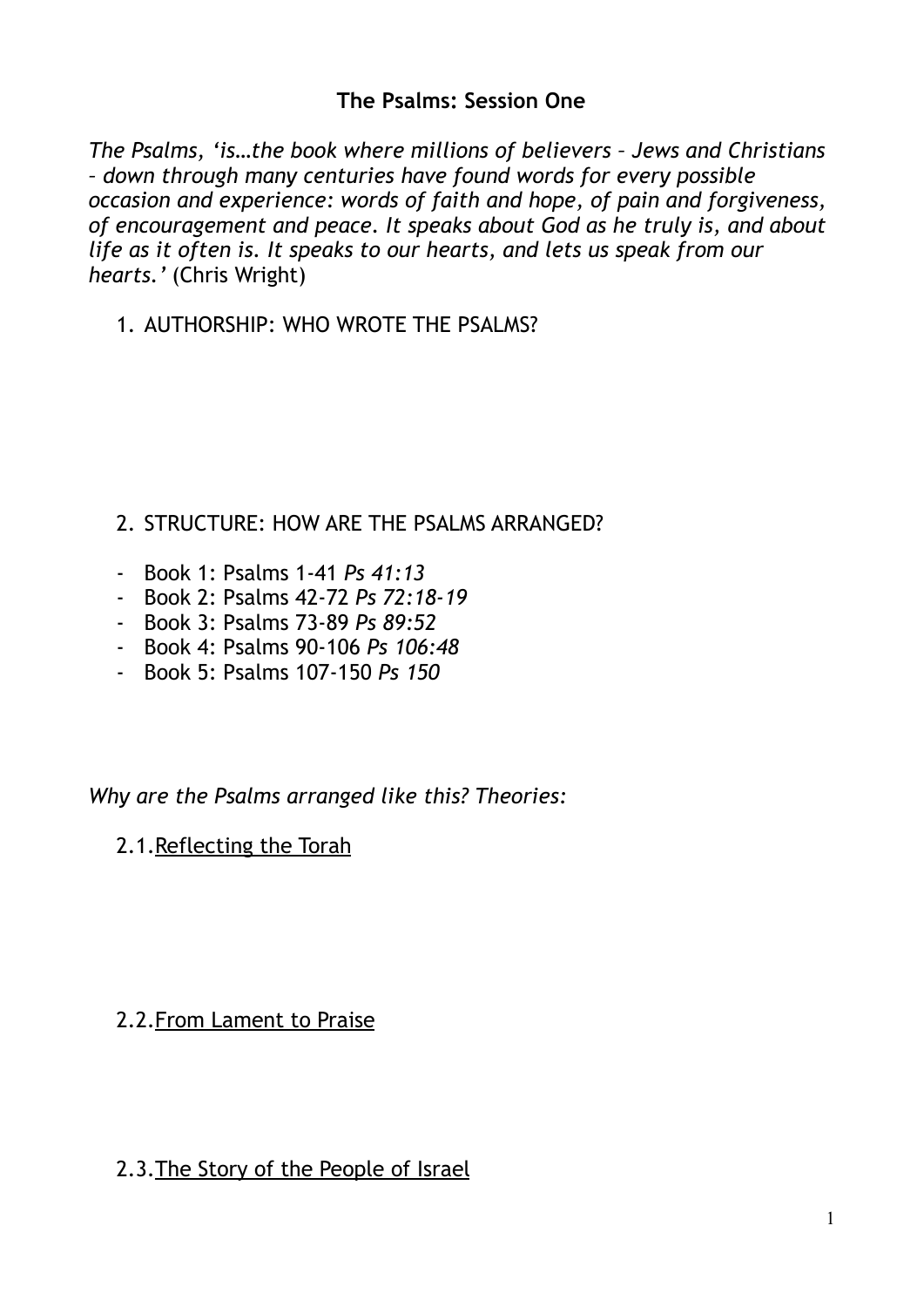- 3. CONTENT: WHAT TYPES OF PSALM ARE THERE?
- 3.1. Psalms of Praise (8, 33, 47, 65, 66, 100, 103, 104, 111, 113, 117, 145-150).

3.2. Royal (2, 18, 20, 21, 45, 72, 101, 110, 132, 144).

3.3. Lament and Despair (3-7; 10-14; 16-17; 22-23; 25-28; 31; 35-36; 38-43; 44; 51-59; 60; 61-64; 69; 71; 73; 74; 77; 79; 80; 83; 86; 88; 89; 102; 109)

3.4. Psalms of Zion (46, 48, 76, 84, 87, 122, 125)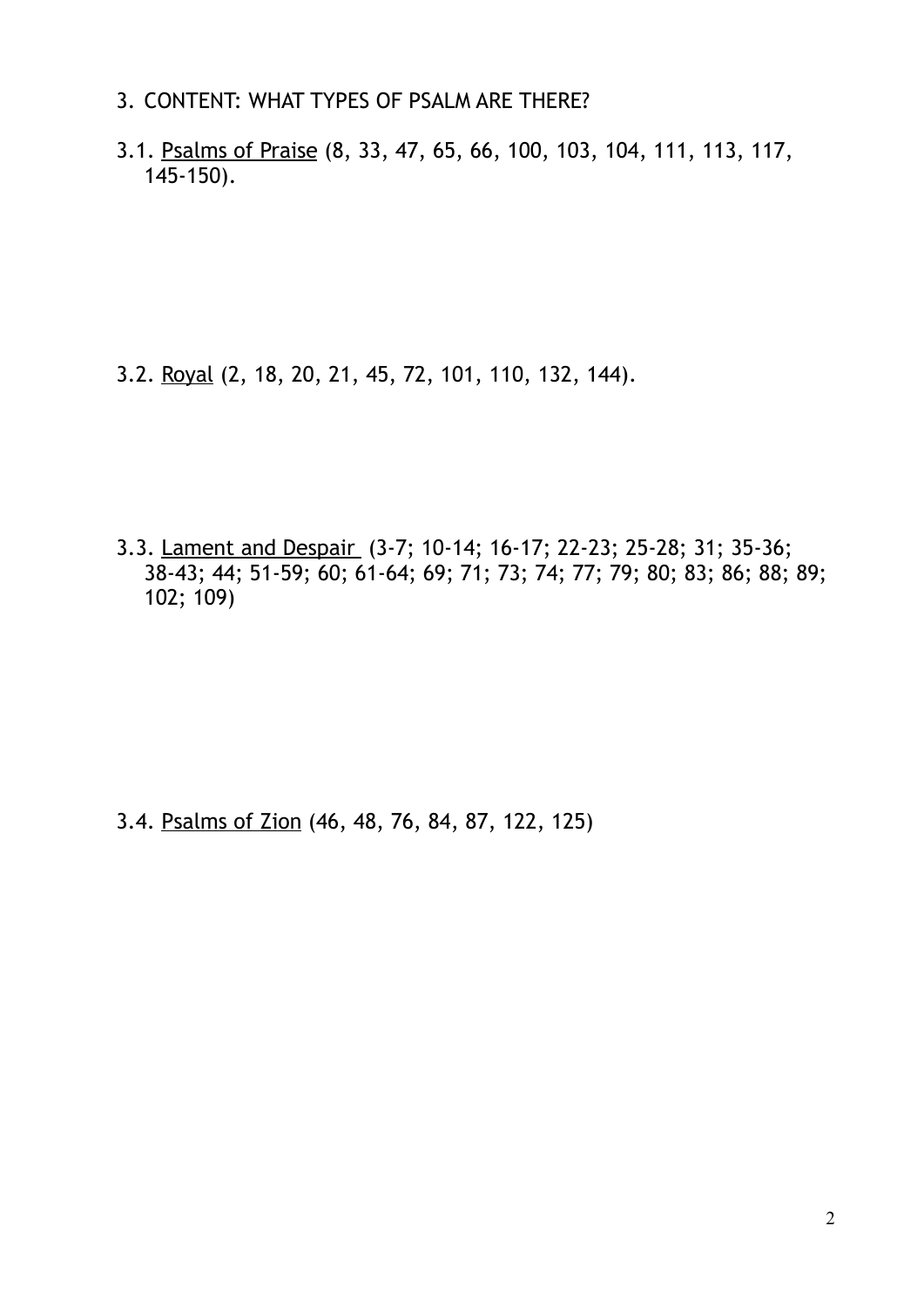4. PREACHING FROM THE PSALMS

*Model One* 

4.1.Songs of Orientation (Ps 1, 19, 24, 119)

4.2.Songs of Disorientation (e.g. Ps 35, 74, 88)

4.3.Songs of New Orientation (e.g. Ps 30, 34, 66, 73, 97)

*Model Two* 

4.4. Songs for Faith

4.5. Psalms for Living

4.6. Songs for Mission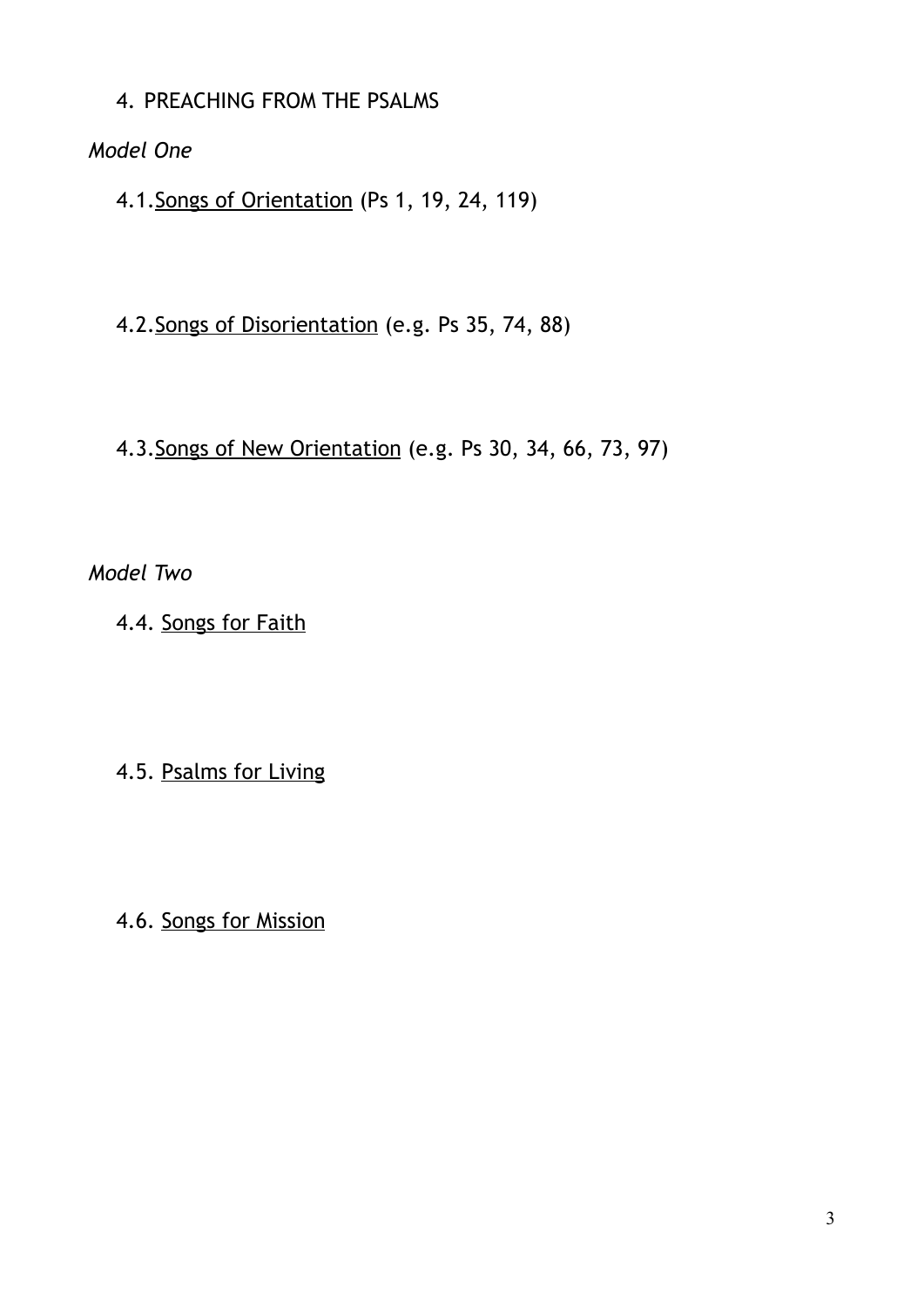**The Psalms: Session Two Interpreting the Psalms** 

- 1. THREE DIFFICULTIES
- 1.1. 'It's all subjective!'
- 1.2. 'If only they were epistles!'
- 1.3. Which direction are the Psalms pointing?

Psalm 46

#### 2. UNDERSTANDING HEBREW POETRY

2.1. Parallelism

Inversion, Repetition, Explanation, Contrast.

a. Psalm 24:1 *The earth is the LORD's, and everything in it, the world, and all who live in it.* 

b. Psalm 33:6 *By the word of the LORD were the heavens made, their starry host by the breath of his mouth.*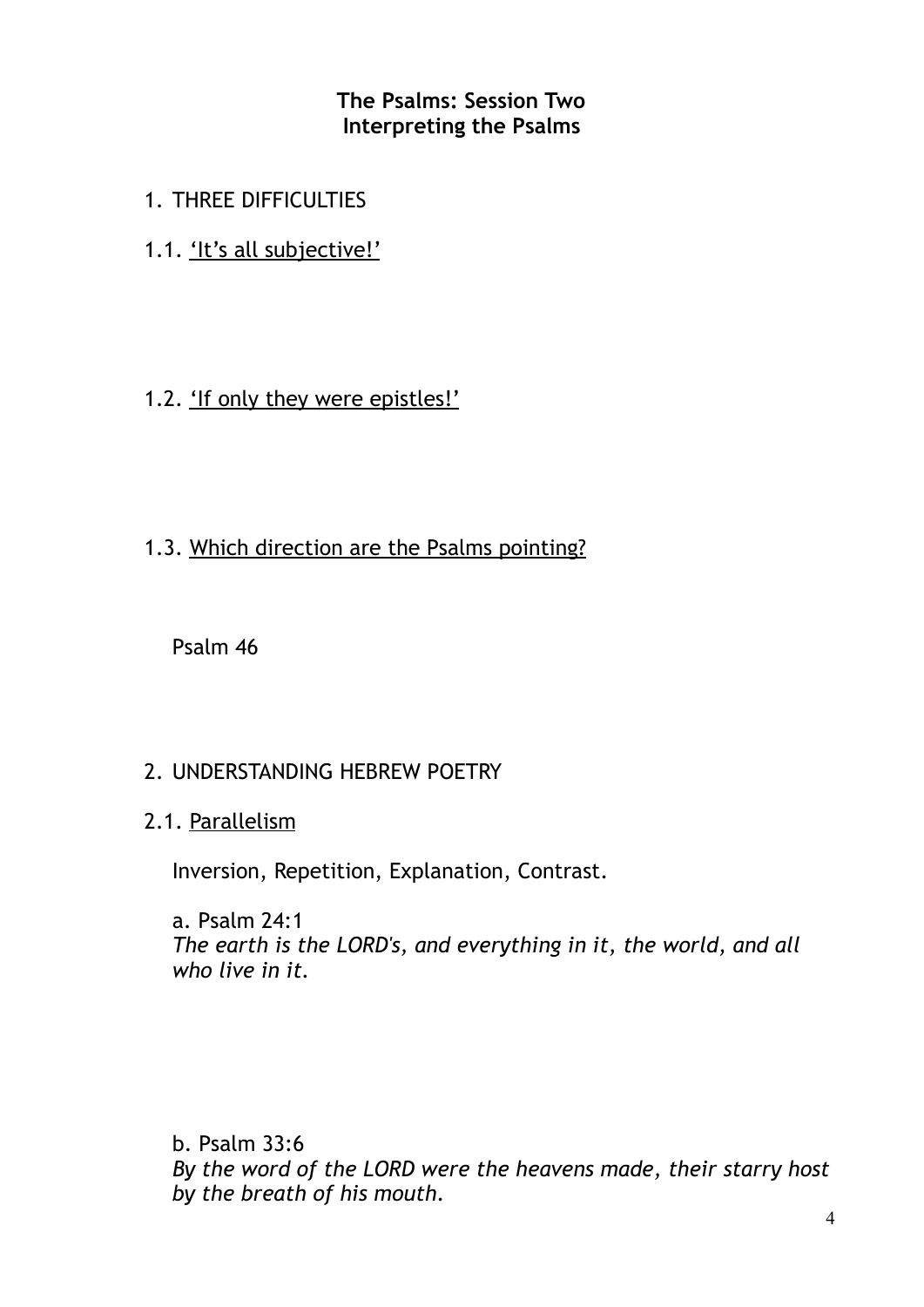c. Isaiah 1:3 *The ox knows his master, The donkey his owner's manger, But Israel does not know, My people do not understand.* 

d. Hosea 5:14 *For I will be like a lion to Ephraim, like a great lion to Judah. I will tear them to pieces and go away; I will carry them off, with no-one to rescue them.* 

# 2.2. Poetic Licence, Metaphor & Simile

Psalm 103:13

Psalm 19:1-4

# 2.3. Poetic Mood & Emotional Impact

'*…in order to preach them the Psalms faithfully we need to try to enter into the experience and the emotions of the writers. Don't read the Psalms "cold"…try to see, hear and feel that [the emotion]. Identify the mood as well as the message of each psalm as part of your preparation for preaching it.*' (Chris Wright)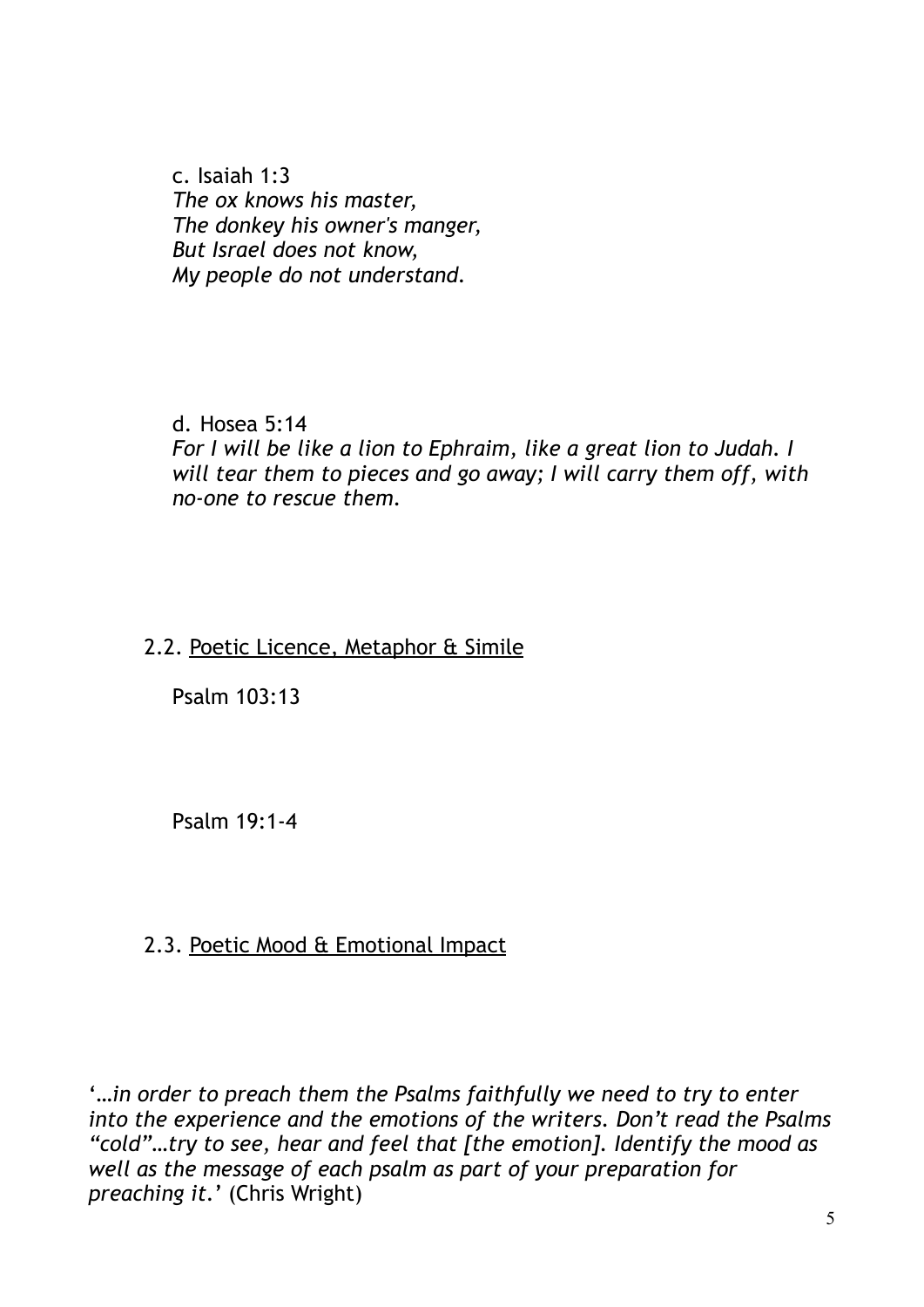3. The Psalms in Redemptive-Historical Context

Specific events:

- Psalm 51 & adultery with Bathsheba
- Ps 59 when Saul's men seeking David to kill him
- Ps 63 when David is in the desert

Books of history:

- Psalm 51 2 Samuel 11-12.
- Psalm 56 1 Sam 21
- Psalm 57 1 Sam 24
- Ps 59 go to 1 Sam 19:11ff
- Ps 63 go to 2 Sam 15:23

### 4. POETIC PROPHECY AND FULFILMENT

- 1. Conscious of the Three peaks of Biblical Fulfilment
- 1st = Initial fulfilment in Israel's history
- 2nd = Jesus' first coming
- 3rd = Jesus' second coming
- 2. Typology: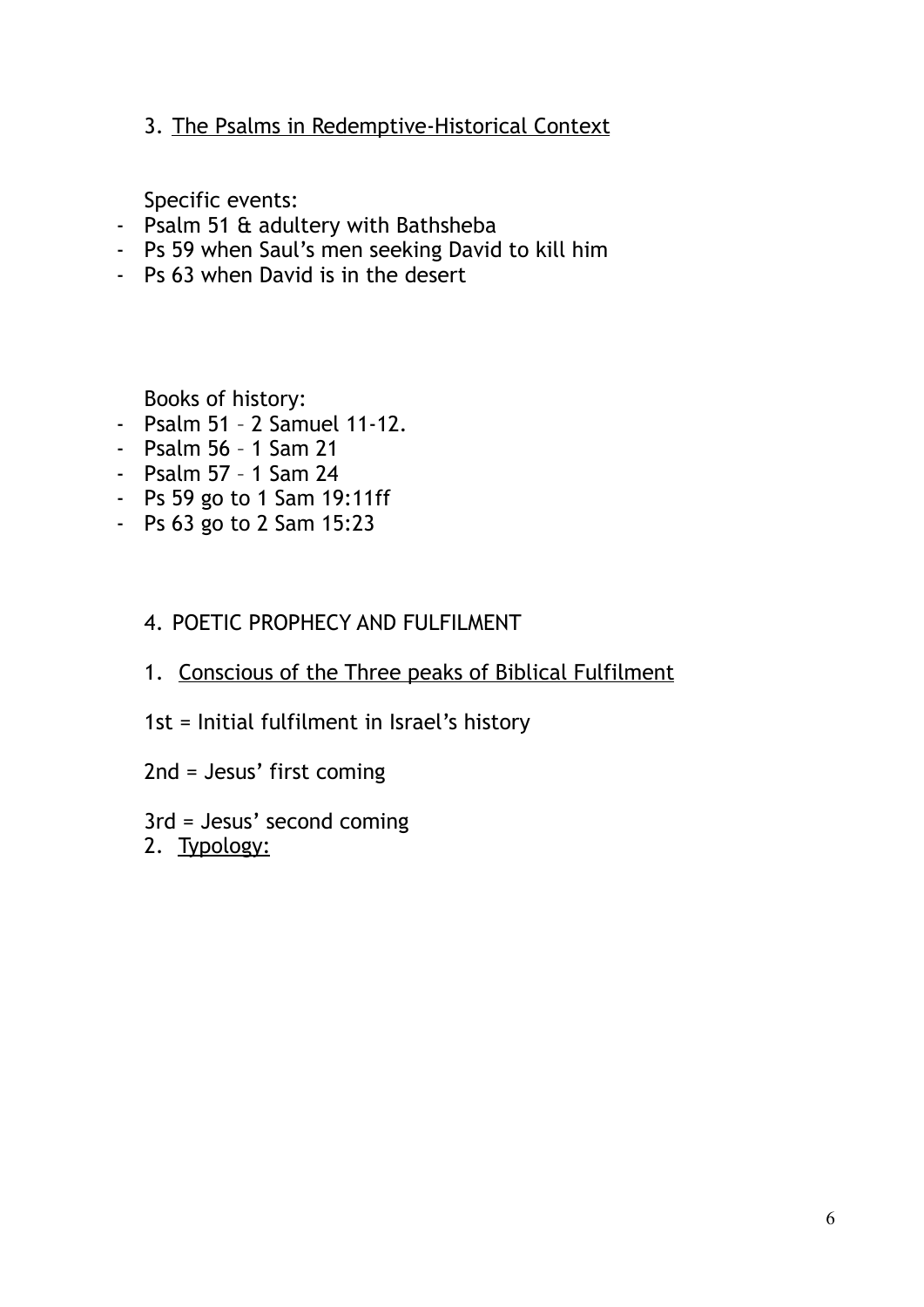# 5. IDEAS FOR PREACHING THE PSALMS

□ Meditate

□ Use concrete language

□ Use parallelism

□ Use music

□ Work in partnership with the rest of the service

□ Consider using actual images

□ Use an expressive voice and body